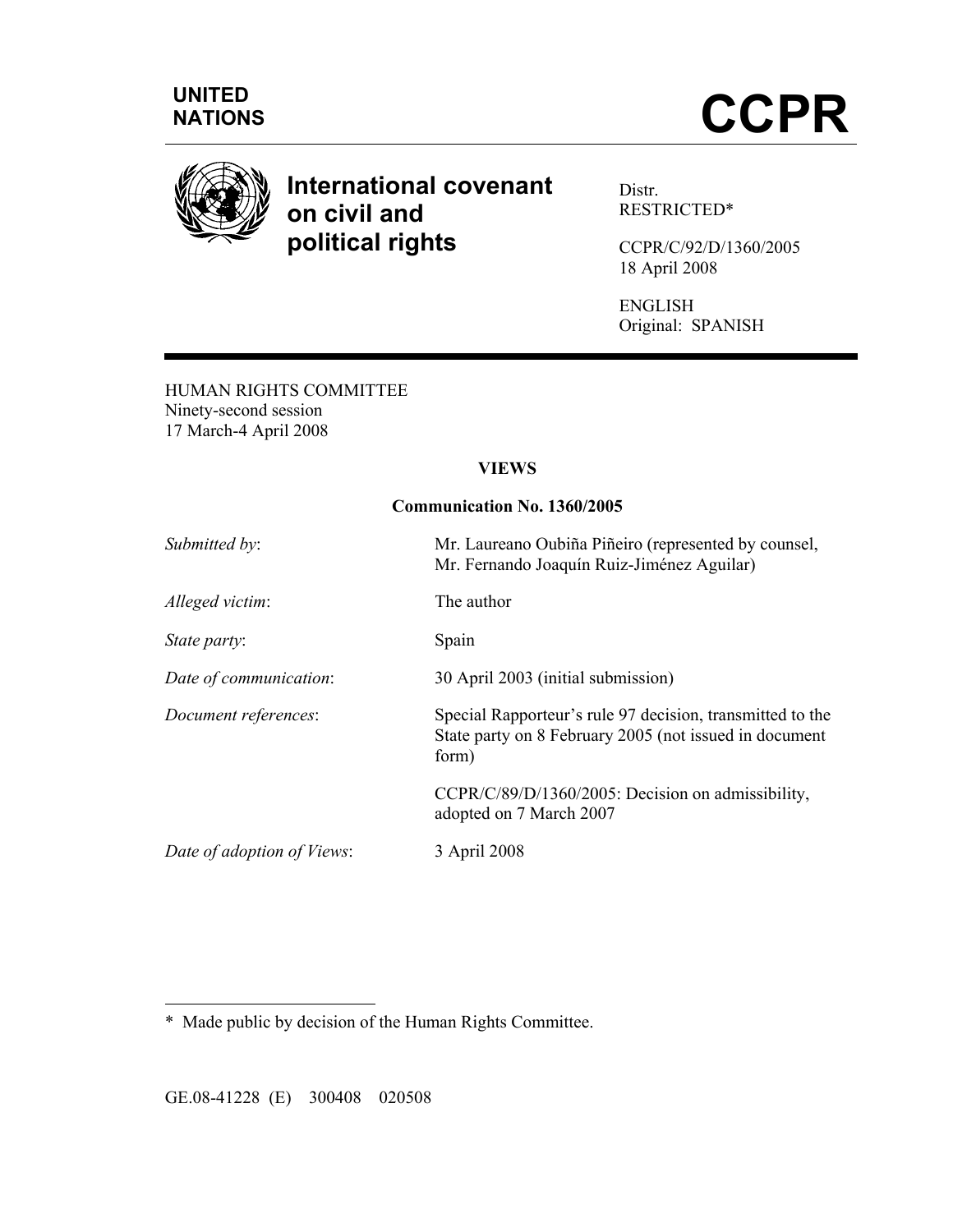CCPR/C/92/D/1360/2005 page 2

| Subject matter:                   | Review of conviction and sentence in cassation.                                            |
|-----------------------------------|--------------------------------------------------------------------------------------------|
| Procedural issues:                | Exhaustion of domestic remedies, insufficient<br>substantiation of the alleged violations. |
| Substantive issues:               | Right to have a sentence and conviction reviewed by a<br>higher court.                     |
| Article of the Covenant:          | 14, paragraph 5.                                                                           |
| Article of the Optional Protocol: | 2                                                                                          |

 On 3 April 2008, the Human Rights Committee adopted the annexed text as the Committee's Views under article 5, paragraph 4, of the Optional Protocol in respect of communication No. 1360/2005.

## **[ANNEX]**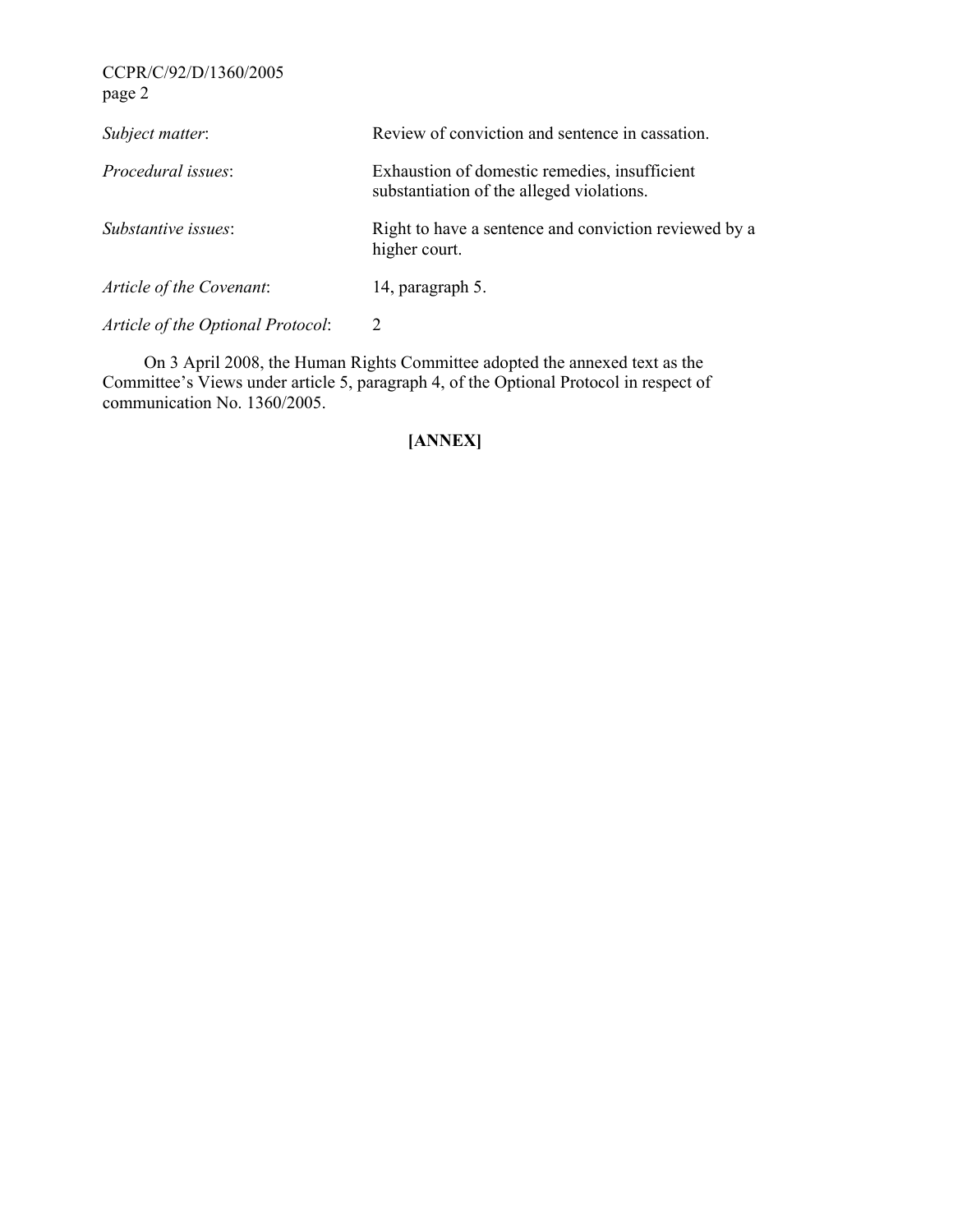#### **Annex**

#### **VIEWS OF THE HUMAN RIGHTS COMMITTEE UNDER ARTICLE 5, PARAGRAPH 4, OF THE OPTIONAL PROTOCOL TO THE INTERNATIONAL COVENANT ON CIVIL AND POLITICAL RIGHTS**

#### **Ninety-second session**

#### **concerning**

#### **Communication No. 1360/2005**\*

| Submitted by:              | Mr. Laureano Oubiña Piñeiro (represented by counsel,<br>Mr. Fernando Joaquín Ruiz-Jiménez Aguilar) |
|----------------------------|----------------------------------------------------------------------------------------------------|
| Alleged victim:            | The author                                                                                         |
| State party:               | Spain                                                                                              |
| Date of communication:     | 30 April 2003 (initial submission)                                                                 |
| Decision on admissibility: | 7 March 2007                                                                                       |

*The Human Rights Committee*, established under article 28 of the International Covenant on Civil and Political Rights,

*Meeting* on 3 April 2008,

*Having concluded* its consideration of communication No. 1360/2005, submitted on behalf of Laureano Oubiña Piñeiro under the Optional Protocol to the International Covenant on Civil and Political Rights,

*Having taken into account* all written information made available to it by the author of the communication and the State party,

*Adopts the following*:

<sup>\*</sup> The following members of the Committee participated in the examination of the present communication: Mr. Abdelfattah Amor, Mr. Prafullachandra Natwarlal Bhagwati, Mr. Maurice Glèlè Ahanhanzo, Mr. Yuji Iwasawa, Mr. Walter Kälin, Mr. Ahmed Tawfik Khalil, Mr. Rajsoomer Lallah, Ms. Zonke Zanele Majodina, Ms. Iulia Antoanella Motoc, Mr. Michael O'Flaherty, Mr. José Luis Pérez Sánchez-Cerro, Mr. Rafael Rivas Posada, Sir Nigel Rodley, Mr. Ivan Shearer and Ms. Ruth Wedgwood.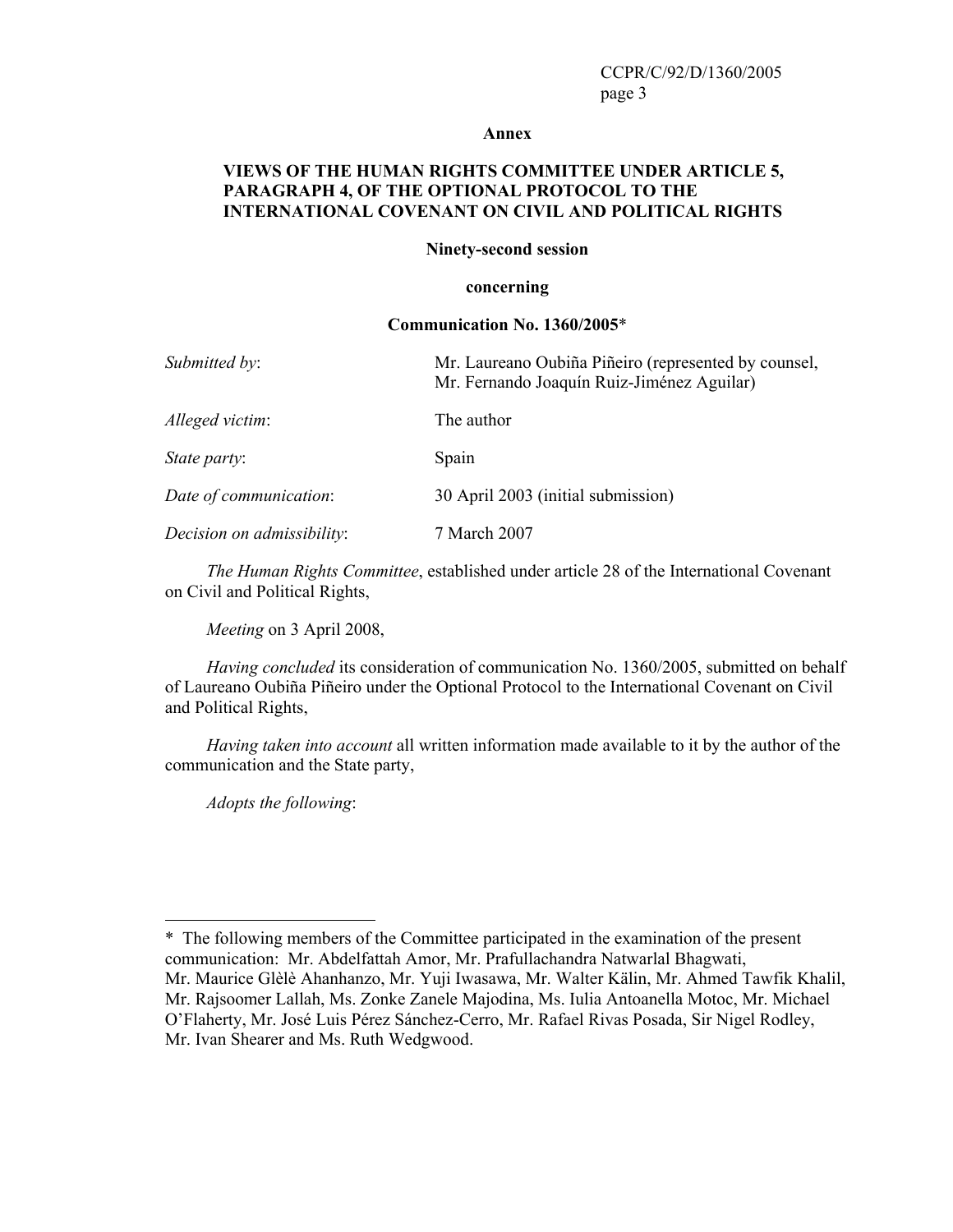## **Views under article 5, paragraph 4, of the Optional Protocol**

1. The author of the communication, dated 30 April 2003, is Laureano Oubiña Piñeiro, a Spanish national born in 1946. He claims to be the victim of a violation by Spain of article 14, paragraph 5, of the Covenant. The Optional Protocol entered into force for the State party on 25 April 1985. The author is represented by counsel, Fernando Joaquín Ruiz-Jiménez Aguilar.

### **Factual background**

2.1 On 28 February 1997, the court of Arenys de Mar opened an investigation into three persons suspected of drug trafficking. These three suspects were arrested on 21 June 1997. A number of kilos of hashish were found in the lorry in which the suspects were travelling and were impounded, along with their mobile phones.

2.2 The investigation was then assigned to the Senior Judge at the National High Court. On 7 January 1999, this court, at the prosecutor's request, opened an investigation into the author. The prosecutor based the request on a report by the telephone company Telefónica regarding calls made and received on the impounded mobile phones in June 1997. One of the calls was made to the telephone belonging to Ramón Lago, the author's father-in-law.

2.3 According to the author, the telephone records were illegally obtained, since the internal memories of the mobile telephones were tampered with by third parties and it was not possible to establish who had obtained the records or under whose authorization, casting doubt on the veracity of their content. The records were included in the investigation without the court registrar having certified who had handed them over and whether or not they were the originals. The prosecutor did not request an expert report on the origins of the records or on the manner in which they had been obtained. As proof that the records were false, the author points out that all the calls listed lasted for one minute and that one of the records listed a call made both from and to the telephone belonging to Ramón Lago.

2.4 The author maintains that the prosecutor fabricated the contents of the telephone conversations made from his father-in-law's telephone, accusing the author of having had conversations about transporting and supplying the impounded drugs.

2.5 The author claims that, during the oral proceedings, the other defendants did not implicate him in the events, the defendant denied his involvement, and the prosecution witnesses did not mention him. The prosecutor proposed a public reading of the telephone records, but the author's lawyer objected, questioning the validity of the evidence because of the alleged irregularities in the way it had been obtained, the manner in which it had been included in the investigation and the absence of an expert report. The court accepted the objection to a public reading of the records, and they were incorporated by reference, without being subjected to public scrutiny or challenged. The author maintains that there was no proof of his use of his father-in-law's telephone, the identities of the persons who used that telephone, or the content of their conversations.

2.6 The National High Court concluded that the author was a member of a gang involved in selling hashish; that on 19 June 1997 he had made a telephone call to confirm the supply of drugs for transport; that on 20 June 1997 he had made another telephone call to a co-defendant to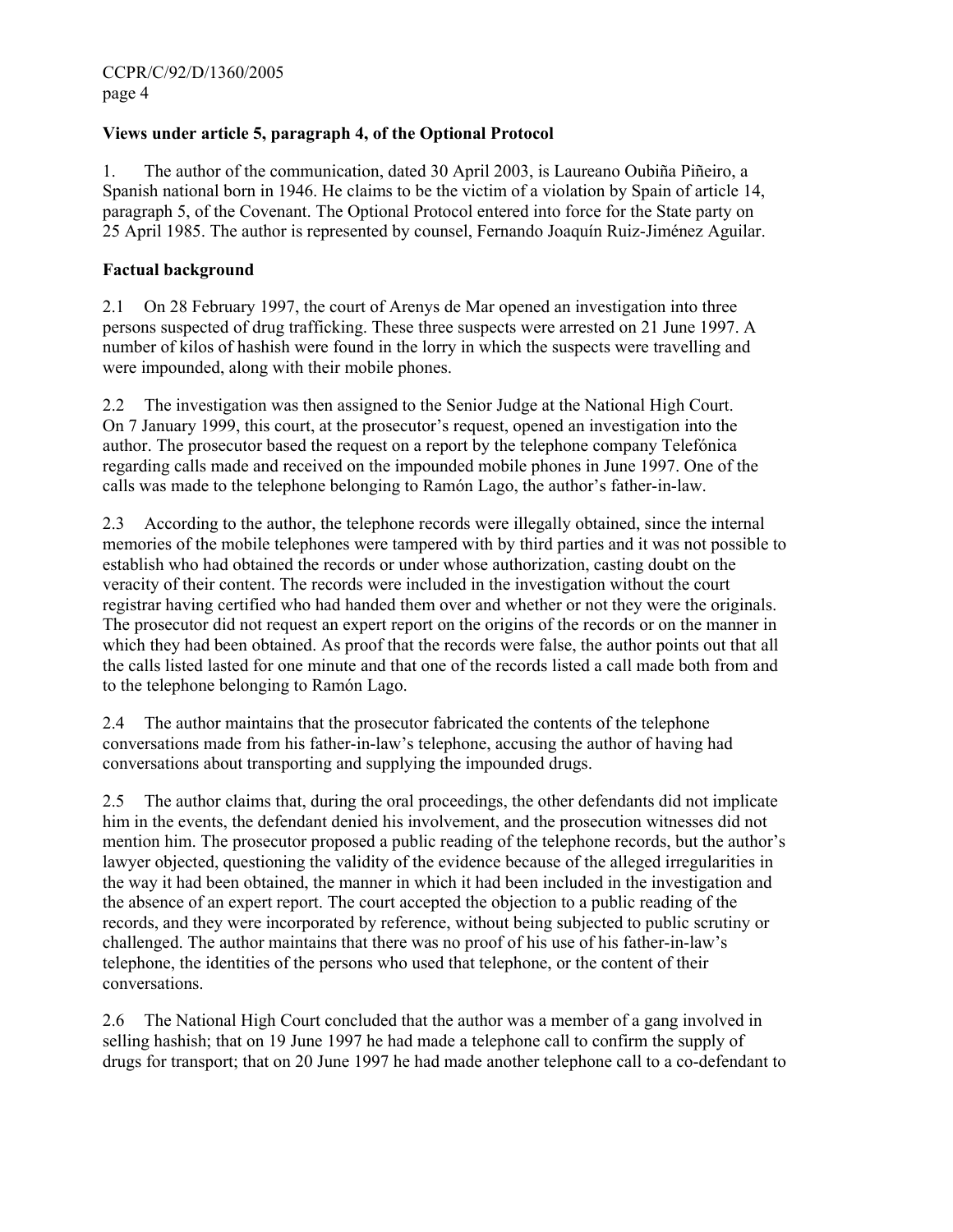confirm that the latter had the trafficked drugs in his possession; that on 21 June 1997 he had again telephoned this co-defendant to discuss transporting the drugs; and that his father-in-law's telephone had been frequently used for calls between the author and the other defendants.

2.7 On 4 October 1999, the National High Court found the author guilty of an offence against public health and sentenced him to four years and four months' imprisonment and a fine of 2.4 billion pesetas (approximately 14.5 million euros).

2.8 On 28 January 2000, the author lodged an appeal in cassation with the Supreme Court, in which his sole complaint was that his right to be presumed innocent had been violated. He alleged that the lower court did not have sufficient evidence to conclude that he had committed the offence. He argued that there should be a suitable correlation or concordance between the evidence and the consequences, in order to rule out any arbitrariness in the court's conclusions. The author maintains that cassation has a limited scope, as the Supreme Court has consistently ruled that the appraisal of evidence and the presumption of innocence are separate issues.

2.9 The Supreme Court upheld the National High Court's sentence in its ruling of 5 July 2001. The author states that the Supreme Court concluded that the National High Court's arguments were based on its direct apprehension of the evidence, i.e., it was the judges' own perception that formed the basis of their evaluation and their determination of credibility, and that was not a matter for the remedy of cassation since it was a question of fact that the Supreme Court could not deal with owing to the "very procedure of the appeal".

2.10 On 27 July 2001, the author submitted an application for *amparo* to the Constitutional Court, again alleging a violation of his right to the presumption of innocence. The Constitutional Court rejected this appeal in its ruling of 28 October 2002.

### **Complaint**

3.1 The author alleges that his right to have his conviction and sentence reviewed by a higher court was violated. He maintains that the Supreme Court considered only whether the law had been correctly applied, basing its finding on the facts established in the lower court ruling.

3.2 The author maintains that the legislation of the State party provides for the review of sentences by a higher court in the case of minor offences and ordinary offences. However, for serious offences, the only appeal possible is cassation, with is restricted scope under the criminal procedure legislation. An appeal in cassation may be based only on an infringement of constitutional provisions or the erroneous application of substantive rules of law, on the basis of the facts declared proven in the sentence. Facts are corrected only in exceptional cases. The aim of cassation is to check the application of the law by the courts and to harmonize legal precedents. To achieve this, the Judiciary Organization Act introduced the further aim of ensuring compliance with constitutional guarantees. Cassation does not provide for a review of the facts, guilt, classification of the offence or the sentence. The Supreme Court has stated that ruling on the credibility of the evidence produced in the lower court does not fall within its remit. The author cites the Committee's concluding observations on the periodic report of Spain (CCPR/C/79/Add.61) and the Committee's Views in the case of *Gómez Vázquez v. Spain*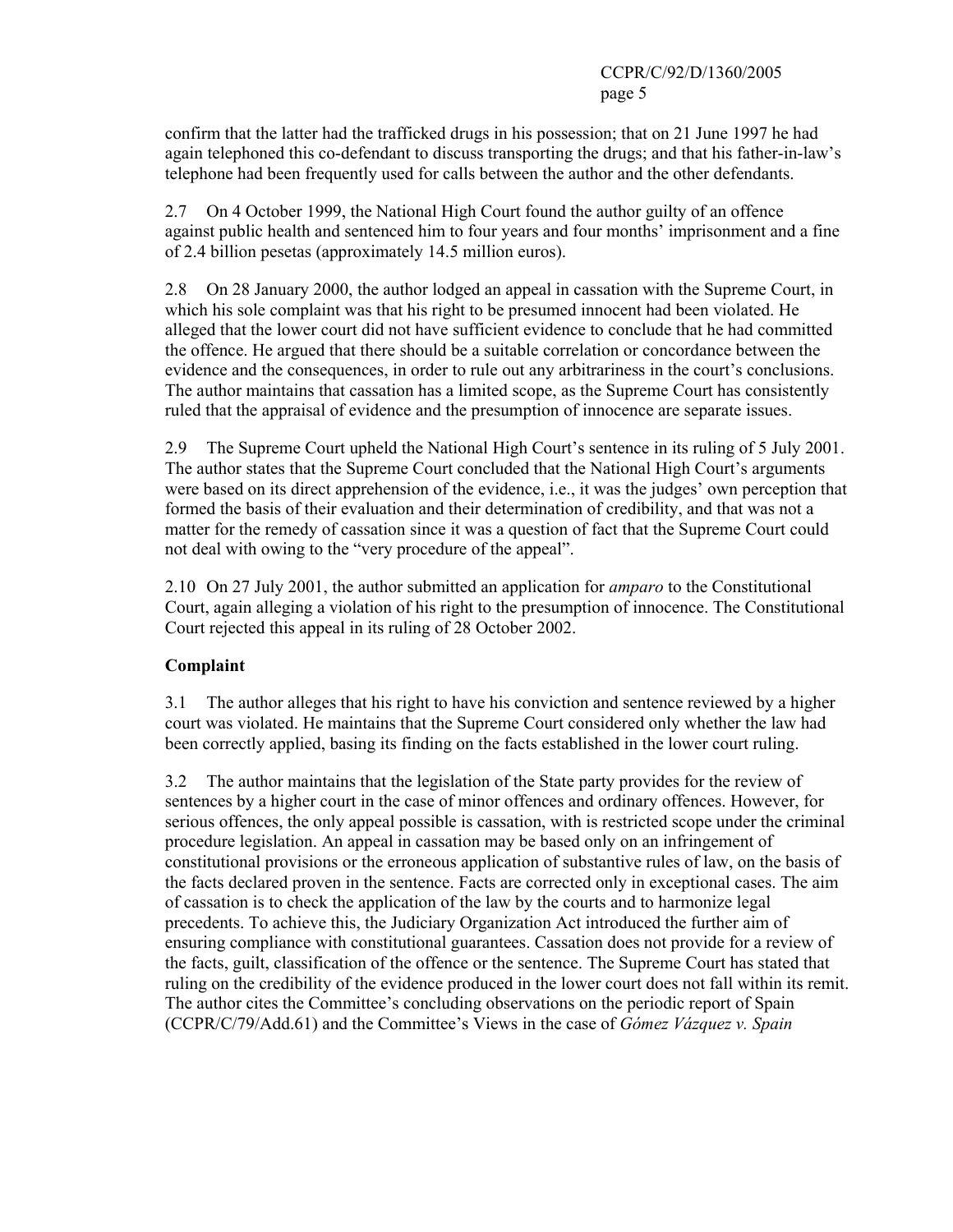(communication No. 701/1996, Views adopted on 20 July 2000). He also cites the declaration made by the Criminal Division of the Supreme Court, meeting in plenary on 13 September 2000 after learning of the Committee's Views in the Gómez Vázquez case, asserting that cassation complies with article 14, paragraph 5, of the Covenant.

3.3 The author maintains that, in his case, the Supreme Court ruling did not review the lower court's appraisal of the evidence, which consisted of mere suspicions against him without sufficient proof of his involvement.

## **State party's observations on the admissibility of the communication**

4.1 In its note verbale dated 19 April 2005, the State party questioned the admissibility of the communication, alleging that domestic remedies had not been exhausted as required by article 5, paragraph 2 (b), of the Optional Protocol, given that the author did not include the argument of the violation of his right to have his conviction reviewed in his *amparo* application to the Constitutional Court.

4.2 The State party added that an *amparo* application to the Constitutional Court was now materially effective in matters such as the one analysed in this communication, coming as it did after the Committee issued its Views in *Gómez Vázquez v. Spain* (communication No. 701/1996), and the Court was therefore aware of the arguments therein. An appeal to the Constitutional Court would thus not be futile.

4.3 The State party considered that the communication was clearly without merit under article 3 of the Optional Protocol, since the National High Court's ruling was reviewed by the Supreme Court and even by a third instance, the Constitutional Court. The right to a second hearing did not include the right for the matter to be resolved in accordance with the complainant's wishes. Consequently, the State party considered that the communication constituted an abuse of the right to bring complaints before the Committee.

## **Author's comments**

5.1 On 12 July 2005, the author replied to the State party's observations, saying that, before bringing the matter before the Committee, he had exhausted domestic remedies with his appeal in cassation to the Supreme Court against the National High Court ruling of 4 October 1999 and his *amparo* application to the Constitutional Court against the Supreme Court ruling of 5 July 2001. The author dismissed the arguments concerning the Constitutional Court's awareness of the Committee's Views in *Gómez Vázquez v. Spain*, since the Court had declared his 100-page appeal inadmissible in a two-page ruling drafted in general and formal terms, without considering the reported violations on the merits. He added that the Human Rights Commission of the Spanish Bar Association had made a presentation to the United Nations Economic and Social Council in which it had called for pending procedural reforms to be implemented so that in Spain all persons would be entitled to have their sentence and conviction reviewed by a higher court.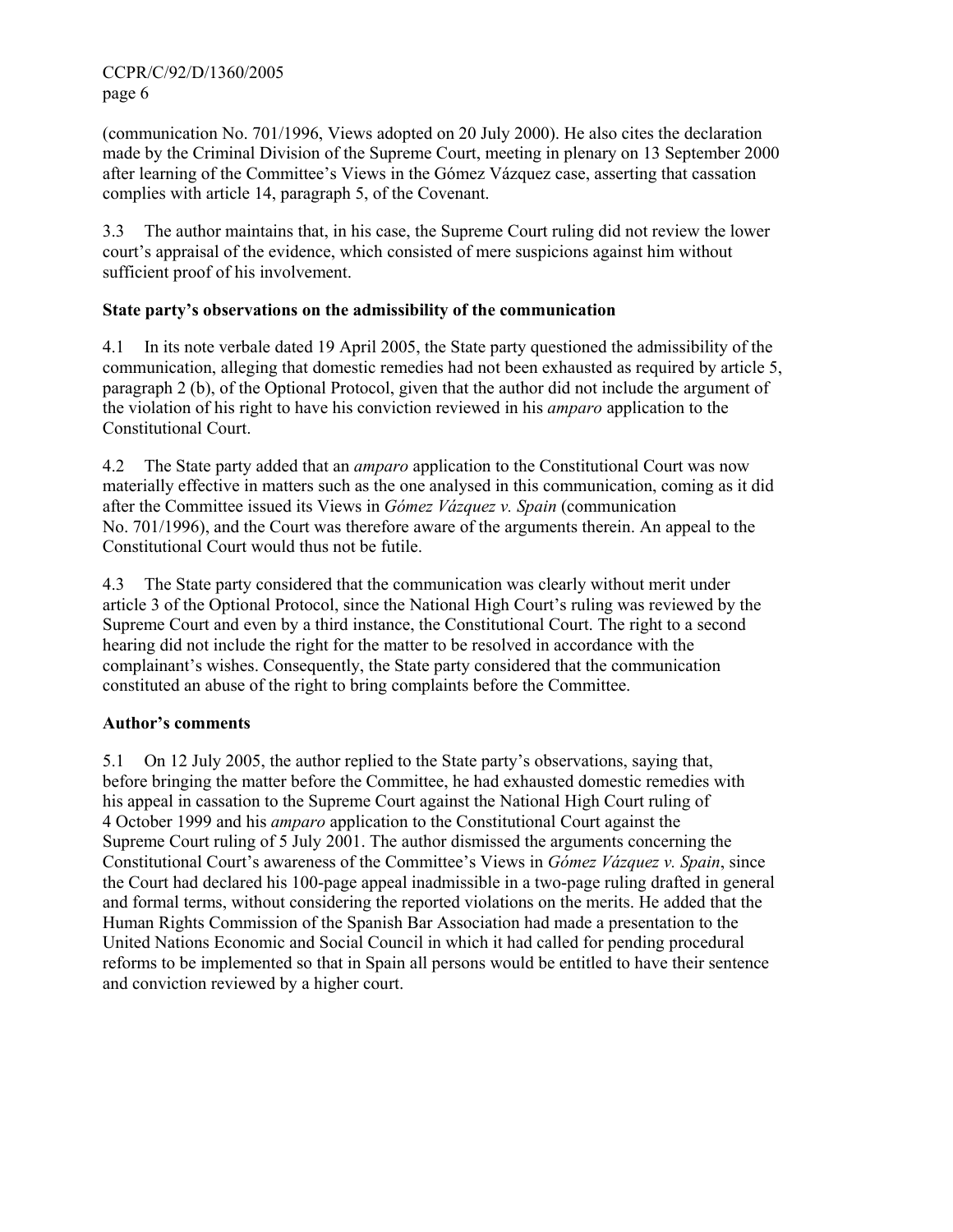5.2 The author stated that the Committee itself considered it unnecessary to exhaust extraordinary remedies before the Constitutional Court prior to submitting a communication under the Optional Protocol.**<sup>1</sup>**

### **Additional comments by the State party on admissibility and on the merits**

6.1 In a note dated 8 August 2005, the State party added that, contrary to the author's statement, the Constitutional Court, in rulings such as that of 3 April 2002, expressly referred to the Committee's Views in the case of *Gómez Vázquez v. Spain* (communication No. 701/1996) and consequently accepted the appeal and ruled on the merits. The author blamed his own mistake in failing to submit his argument concerning the violation of his right to have his conviction reviewed using the mechanisms available to him in the national legal system and subsequently submitting a complaint about the Constitutional Court's ruling to the Committee. The State party requested that the communication should be declared inadmissible under article 2 and article 5, paragraph 2 (b), of the Optional Protocol.

6.2 Additionally, the State party maintained that the communication was without merit as the author has enjoyed the right to a second hearing and even a third one, as the National High Court ruling was reviewed by both the Supreme Court and the Constitutional Court.

6.3 The State party took the view that, in this particular case, the conviction was reviewed by the Supreme Court, which ruled on all the issues raised by the author in his appeal, including those referring to factual and evidentiary aspects. While the author based his appeal on the violation of his right to be presumed innocent, on the grounds that the lower court had not proved the causal link between the proven acts and the author, the Supreme Court reviewed the circumstances that permitted a link to be established between the defendant and the offence, in such a manner that it was proven that there was a variety of concordant pieces of evidence concerning a time period that coincided exactly with the time the offence was committed, which were listed in the judgement and which corresponded to the circumstances of the case.

6.4 The State party was of the view that the circumstances of the current case were similar to those addressed in the Committee's Views on *Parra Corral v. Spain* (communication No. 1356/2005), and that the same decision should be made.

### **Additional comments by the author**

 $\overline{a}$ 

7. On 14 October 2005, the author submitted additional observations in which he stated that it was the Supreme Court itself that dismissed any question of reviewing the appraisal of the evidence and acts declared proven, citing passages from the ruling of 5 July 2001.

**<sup>1</sup>** The author cites the Views of the Committee on communications Nos. 493/1992, 526/1993, 864/1999, 986/2001, 1006/2001, 1007/2001, 1073/2002 and 1001/2002.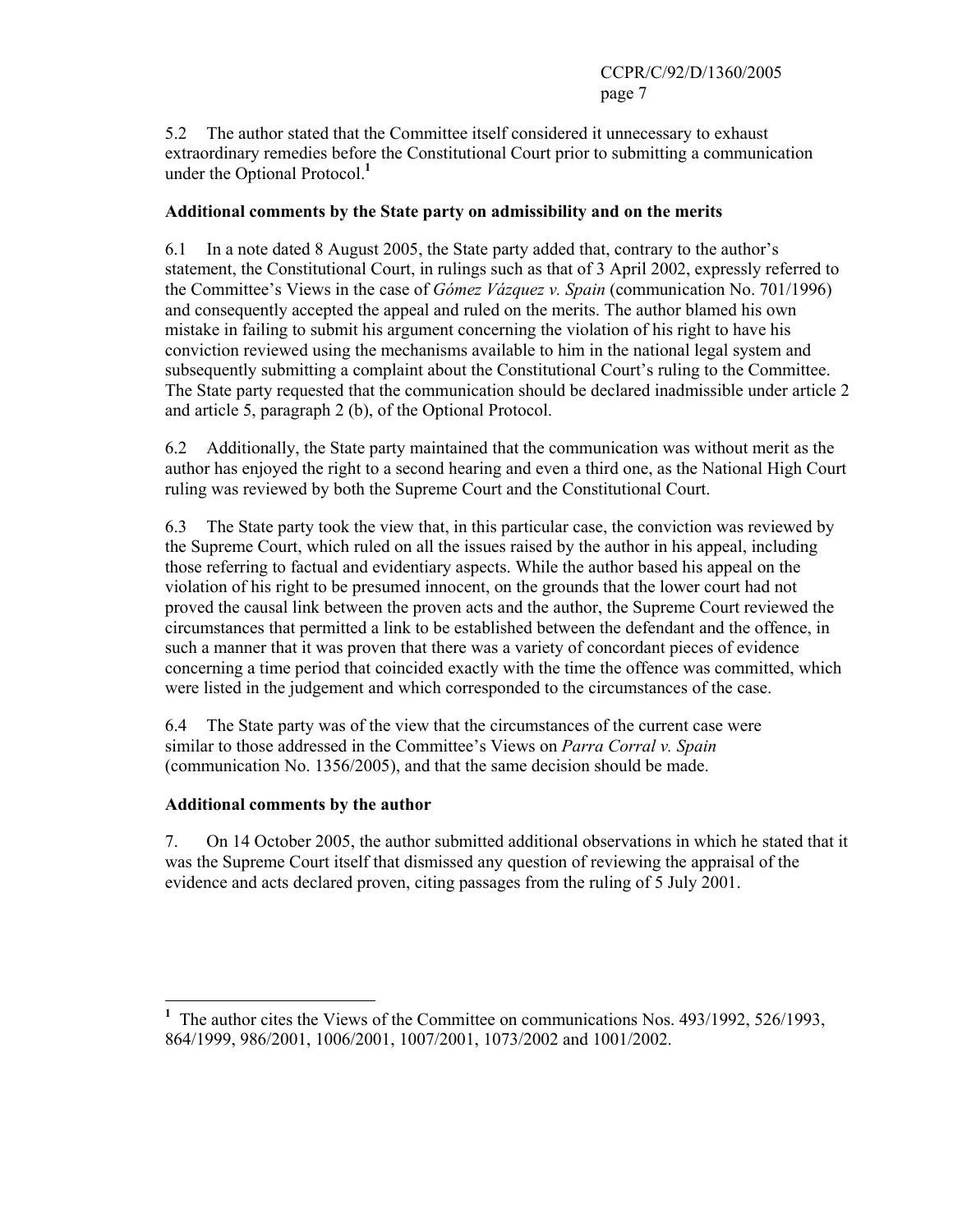### **Committee's decision on admissibility**

8. On 7 March 2007, at its eighty-ninth session, the Committee decided that the communication was admissible since domestic remedies had been exhausted and the complaint under article 14, paragraph 5, had been sufficiently substantiated.

#### **State party's additional observations on the merits**

9.1 On 17 October 2007 the State party reiterated its argument that the Committee had on many occasions recognized that the remedy of cassation in a criminal case was sufficient to meet the requirements of article 14, paragraph 5, of the Covenant. It emphasized that, in the case in question, the Supreme Court had analysed and fully responded to the sole ground for cassation cited by the author, extensively examining the facts on which the conviction at first instance had been based. In the light of that examination, the Court had concluded that "the frequency of the telephone contacts, the supply of the telephones to the principals by the complainant himself and, above all, the payment of the telephone charges by a person connected with him, as well as the fact that one of the principals knew that those telephones came from a Galician contact with whom participation in the affair had been discussed, go to make up a set of circumstances that permit a link to be established between the defendant and the offence in a manner which is not at variance with the principles governing circumstantial evidence, since the evidence is varied and also concordant, concerns a time period that coincides exactly with the time the offence was committed, is listed in the judgement and corresponds to the circumstances of the case".

9.2 The State party added that the author had not specified how he wished the conviction and sentence to be revised, so that analysis of the adequacy of the judgement in cassation must focus exclusively on the internal consistency of the judgement, and on the description and opinion of the appeal set out in the judgement itself.

### **Additional comments by the author**

10.1 On 11 January 2008, the author contended that, although in some cases the Committee had rejected certain appeals based on the lack of review in cassation, in other cases it had held that article 14, paragraph 5, of the Covenant had been breached.

10.2 The author pointed out that the Supreme Court conducts a review in cassation of judgements handed down in sole instance by the Provincial or National High Courts on grounds which are limited to infringements of constitutional provisions or the erroneous and improper application of substantive rules of criminal law, on the basis of the facts declared proven in those judgements. He also pointed out that the Supreme Court itself had acknowledged that only the legislature had the power to bring the remedy of cassation into line with article 14, paragraph 5, of the Covenant. Despite the Committee's requests to the State party to rectify its failure to comply with the Covenant, Spain had not modified its legislation in that direction to date and did not appear to have any plans to do so. It was thus ignoring the Committee's request and its international obligations.

10.3 In the case in question, the author holds that the Supreme Court has not made any substantive changes in its case law which would make cassation a genuine second instance in criminal matters and enable the slightest review and modification of the facts declared to be